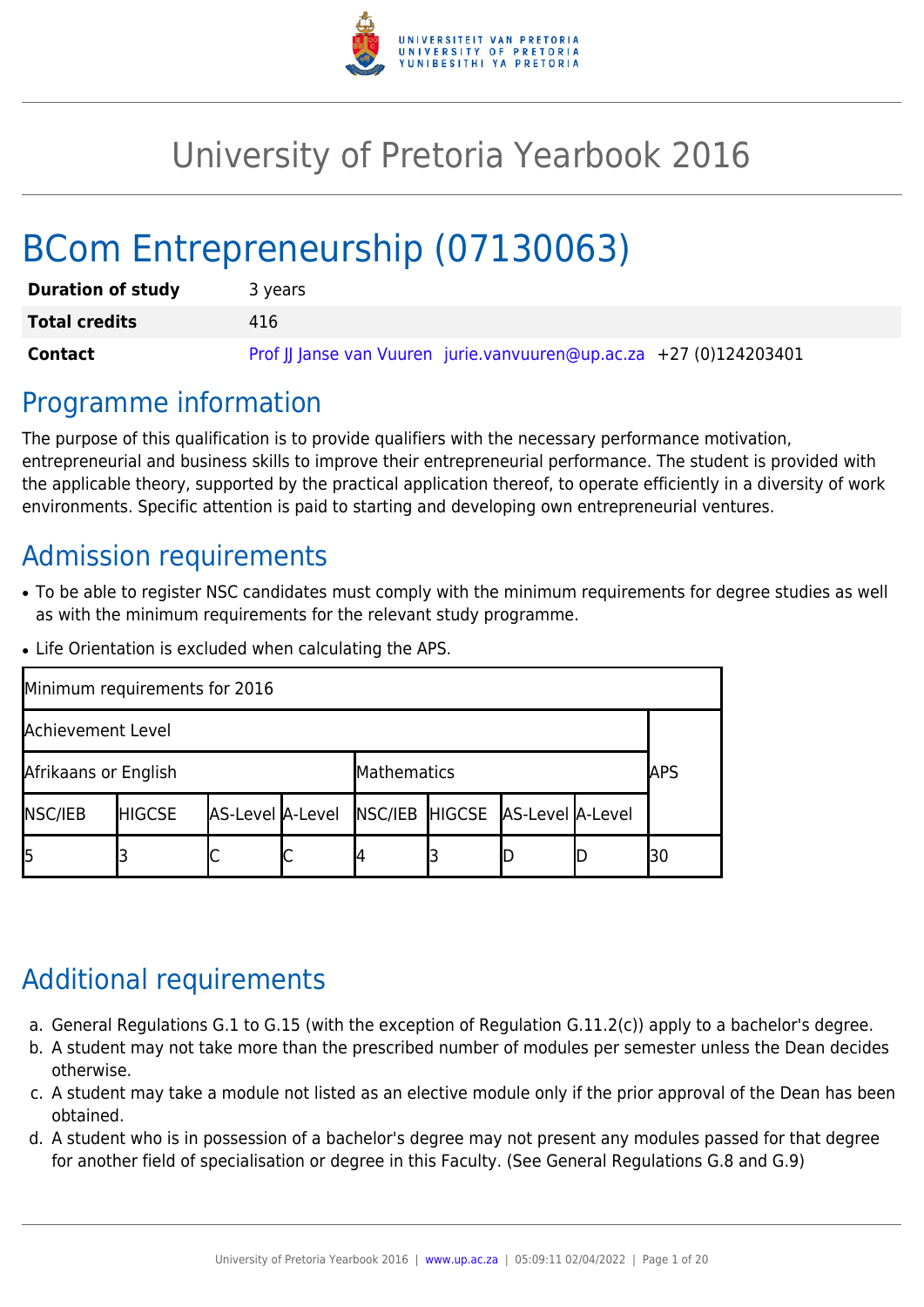

- e. A module passed at 300-level shall only be recognised for degree purposes if the corresponding prescribed module(s) at 200-level has/have been passed, unless the Dean decides otherwise, with the proviso that the following modules which are offered at 300-level only, are also considered "major subjects": Labour law 311 (ABR 311), Labour relations 320 (ABV 320) and International business management 359 and 369 (OBS 359 and 369); only two 14-week modules, or the equivalent thereof, that are not preceded by the 100- and 200 level modules, may be taken for degree purposes. In other words, at least four 14-week modules must be taken at 300-level that are preceded by the 100- and 200-level, except for modules offered on 200- and 300 level only.
- f. A module already passed may only be repeated with the approval of the Dean.
- g. A module passed may not be taken into account for more than one degree or field of specialisation.
- h. It remains the student's responsibility to ascertain, prior to registration, whether all the modules he/she intends taking can be accommodated in the class, test and examination timetables.
- i. The Faculty of Economic and Management Sciences supports an outcomes-based education system and places a high premium on the development of specific academic competences. Class attendance in all modules and for the full duration of all programmes is therefore compulsory for all students.
- j. The Dean has the right of authorisation regarding matters not provided for in the General Regulations or the Faculty Regulations.

# Other programme-specific information

### **Note: See the alphabetical list of modules for prerequisites of all modules.**

- # FRK 122 is a terminating module. Candidates will not be able to continue with Financial accounting in the second or third year.
- ? FBS 212 and 222 are terminating modules. Candidates will not be able to continue with Financial management at 300-level.

### **Specialisation modules:** OBS 313, 323.

### **"Major subject"**

To be considered a "major subject" the equivalent of four 14-week modules, including two at 300-level, must be passed provided that:

- the following modules which are offered at 300-level only, are also considered "major subjects": Labour law 311 (ABR 311), Labour relations 320 (ABV 320), and International business management 359 and 369 (OBS 359 and 369);
- only two 14-week modules, or the equivalent thereof, that are not preceded by the 100- and 200-level modules, may be taken for degree purposes. In other words, at least four 14-week modules must be taken at 300-level that are preceded by the 100- and 200-level, except for modules offered on 200- and 300-level only.

# Promotion to next study year

According to General Regulation G.3 students have to comply with certain requirements as set by the Faculty Board.

- a. A student must pass at least 4 core semester or 2 core year modules to be admitted to the subsequent year of study.
- b. If a student has passed less than the required minimum of 4 core semester or 2 core year modules, he/she will not be readmitted to the Faculty of Economic and Management Sciences. Such a student may apply in writing to the Faculty's Admissions Committee to be readmitted conditionally – with the proviso that the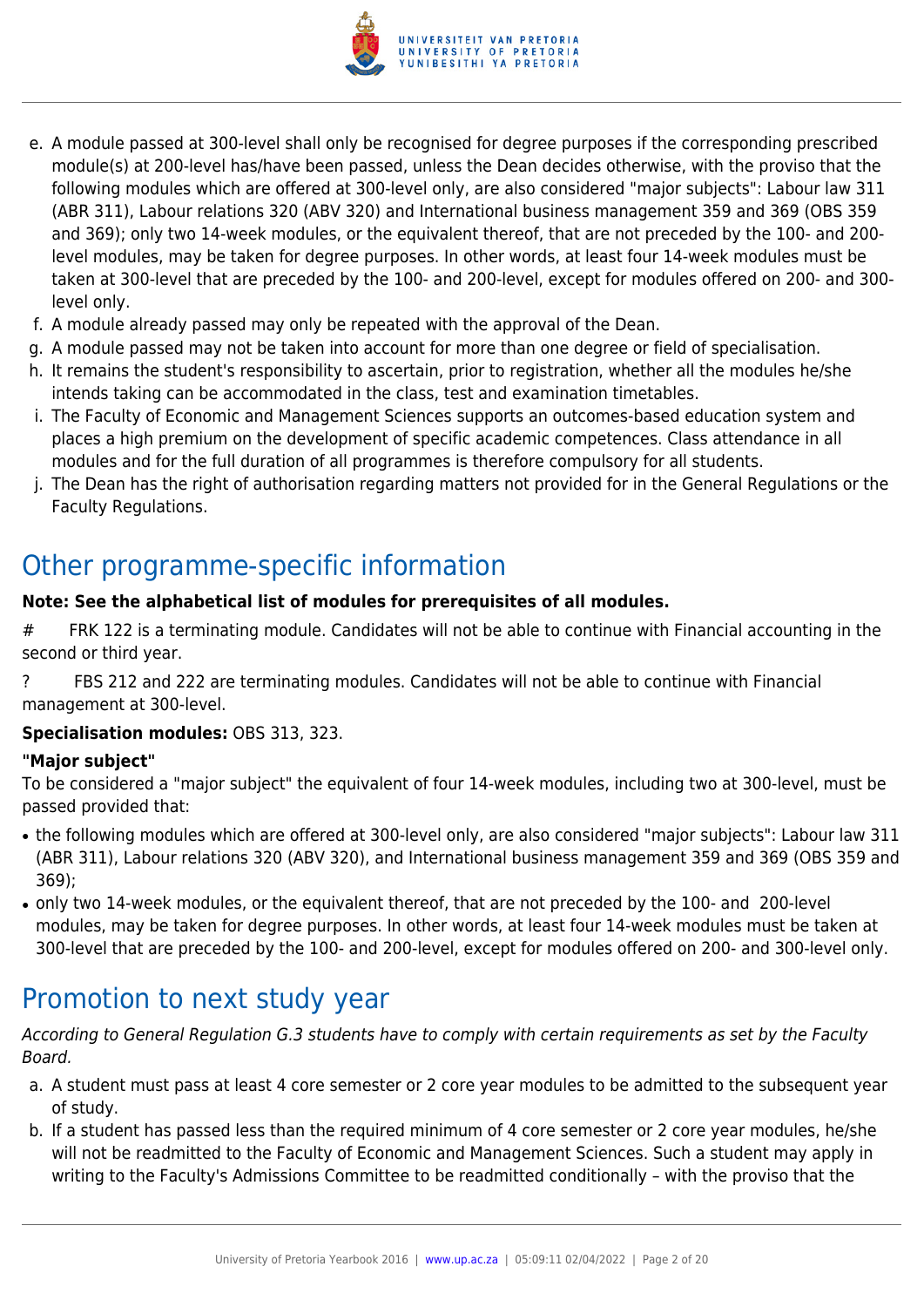

Admissions Committee may set further conditions with regards to the student's academic progress. The Faculty's Admissions Committee may deny a student's application for readmission.

- c. If a student has been readmitted conditionally, his/her academic progress will be monitored after the first semester examinations to determine whether he/she has complied with the requirements set by the Admissions Committee. If not, his/her studies will be suspended.
- d. A student whose studies have been suspended because of his/her poor academic performance has the right to appeal against the decision of the Faculty's Admissions Committee.
- e. A student may be refused promotion to a subsequent year of study if the prescribed tuition fees are not paid.
- f. A student may be refused admission to the examination, or promotion to a subsequent year of study or promotion in a module (if applicable) if he/ she fails to fulfil the attendance requirements. Class attendance in all modules and for the full duration of all programmes is compulsory for all students.

### Pass with distinction

- a. A degree may be awarded with distinction provided the candidate meets the following criteria:
- i. Completes the degree within three years;
- ii. Obtains a Cumulative Grade Point Average CGPA) of 75%;
- iii. Repeated passed modules will not be considered. The initial pass mark of module will be used when calculating the GPA.
- b. Transferees from other faculties and from other universities who still complete their bachelor degrees (including credits transferred and recognised from the degrees they registered for originally) within three years will be considered as exceptional cases by the Dean.
- c. The GPA will be not be rounded up to a whole number.
- d. Exceptional cases will be considered by the Dean.

# General information

### **Minimum requirements for bachelor's degrees; semester and year modules; new regulations**

- 1. Students who commenced their studies before 2015 must complete the programme in terms of the curriculum of the year in which they commenced their studies, or in terms of the curriculum of the year in which they switched to their current field of specialisation. Students who prefer to do so may, however, apply to change over to the latest curriculum, but then they should comply with all the requirements thereof and they may not revert to the regulations of an earlier year.
- 2. Students who are registering for a degree programme for the first time in 2015 must take the modules indicated under the particular field of specialisation.

**Please note**: Only two 14-week modules, or the equivalent thereof, that are not preceded by the 100- and 200 level modules, may be taken for degree purposes. In other words, at least four 14-week modules must be taken at 300-level that are preceded by the 100- and 200-level, except for modules offered on 200- and 300-level only. It is thus the responsibility of students to ensure before registration, that their curricula comply with all the requirements of the applicable regulations.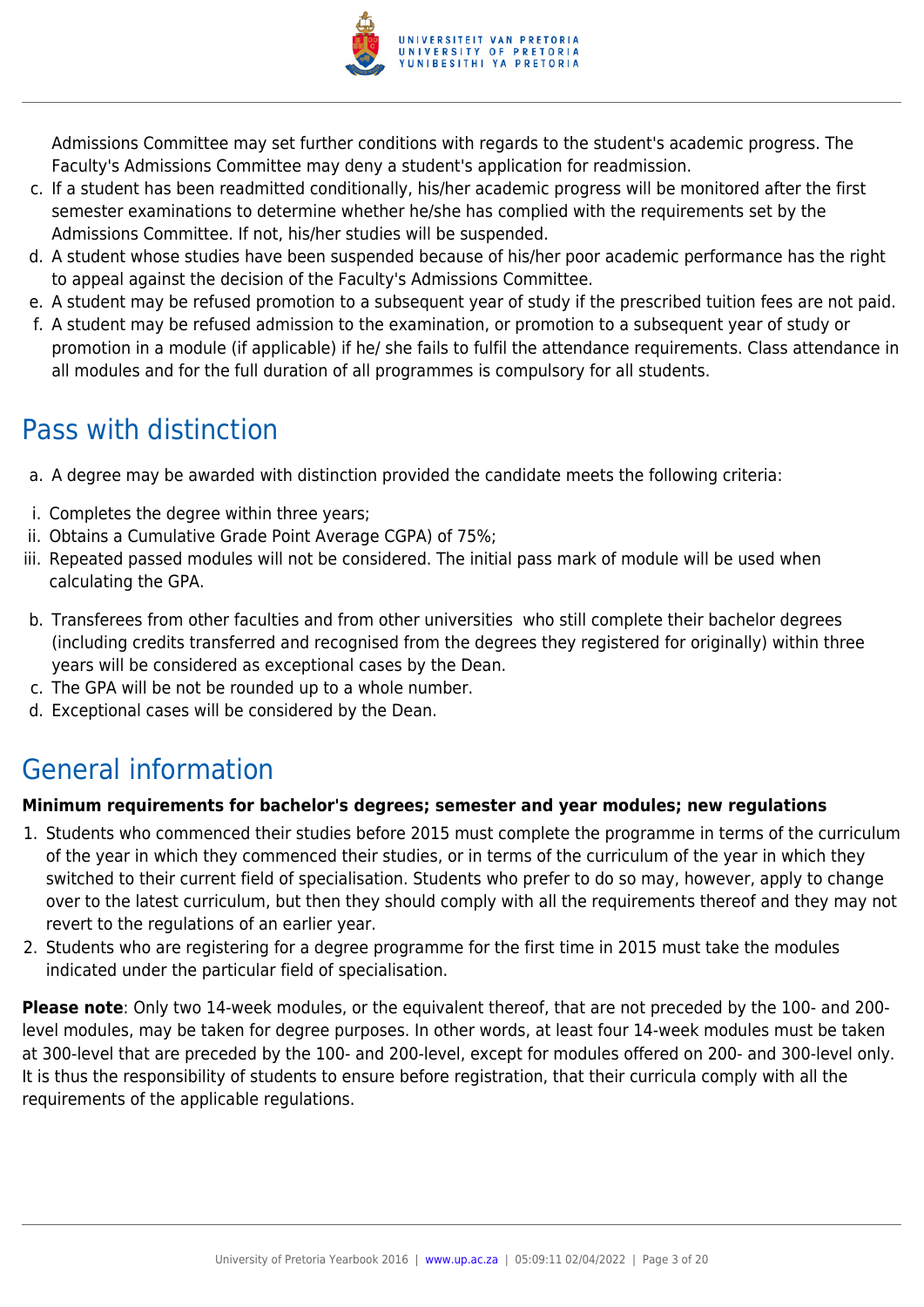

# Curriculum: Year 1

**Minimum credits: 125**

### **Fundamental modules**

### **Academic information management 101 (AIM 101)**

| <b>Module credits</b>         | 6.00                                                                                                                                                                                                                                                                                                                                                     |
|-------------------------------|----------------------------------------------------------------------------------------------------------------------------------------------------------------------------------------------------------------------------------------------------------------------------------------------------------------------------------------------------------|
| <b>Service modules</b>        | Faculty of Engineering, Built Environment and Information Technology<br><b>Faculty of Education</b><br>Faculty of Economic and Management Sciences<br><b>Faculty of Humanities</b><br>Faculty of Law<br><b>Faculty of Health Sciences</b><br>Faculty of Natural and Agricultural Sciences<br>Faculty of Theology<br><b>Faculty of Veterinary Science</b> |
| <b>Prerequisites</b>          | No prerequisites.                                                                                                                                                                                                                                                                                                                                        |
| <b>Contact time</b>           | 2 lectures per week                                                                                                                                                                                                                                                                                                                                      |
| Language of tuition           | Both Afr and Eng                                                                                                                                                                                                                                                                                                                                         |
| <b>Academic organisation</b>  | <b>Information Science</b>                                                                                                                                                                                                                                                                                                                               |
| <b>Period of presentation</b> | Semester 1                                                                                                                                                                                                                                                                                                                                               |

#### **Module content**

Find, evaluate, process, manage and present information resources for academic purposes using appropriate technology. Apply effective search strategies in different technological environments. Demonstrate the ethical and fair use of information resources. Integrate 21st-century communications into the management of academic information.

### **Academic literacy for Economic and Management Sciences 124 (ALL 124)**

| <b>Module credits</b>         | 6.00                                               |
|-------------------------------|----------------------------------------------------|
| <b>Service modules</b>        | <b>Faculty of Economic and Management Sciences</b> |
| <b>Prerequisites</b>          | No prerequisites.                                  |
| <b>Contact time</b>           | 2 lectures per week                                |
| <b>Language of tuition</b>    | English                                            |
| <b>Academic organisation</b>  | Unit for Academic Literacy                         |
| <b>Period of presentation</b> | Semester 1 and Semester 2                          |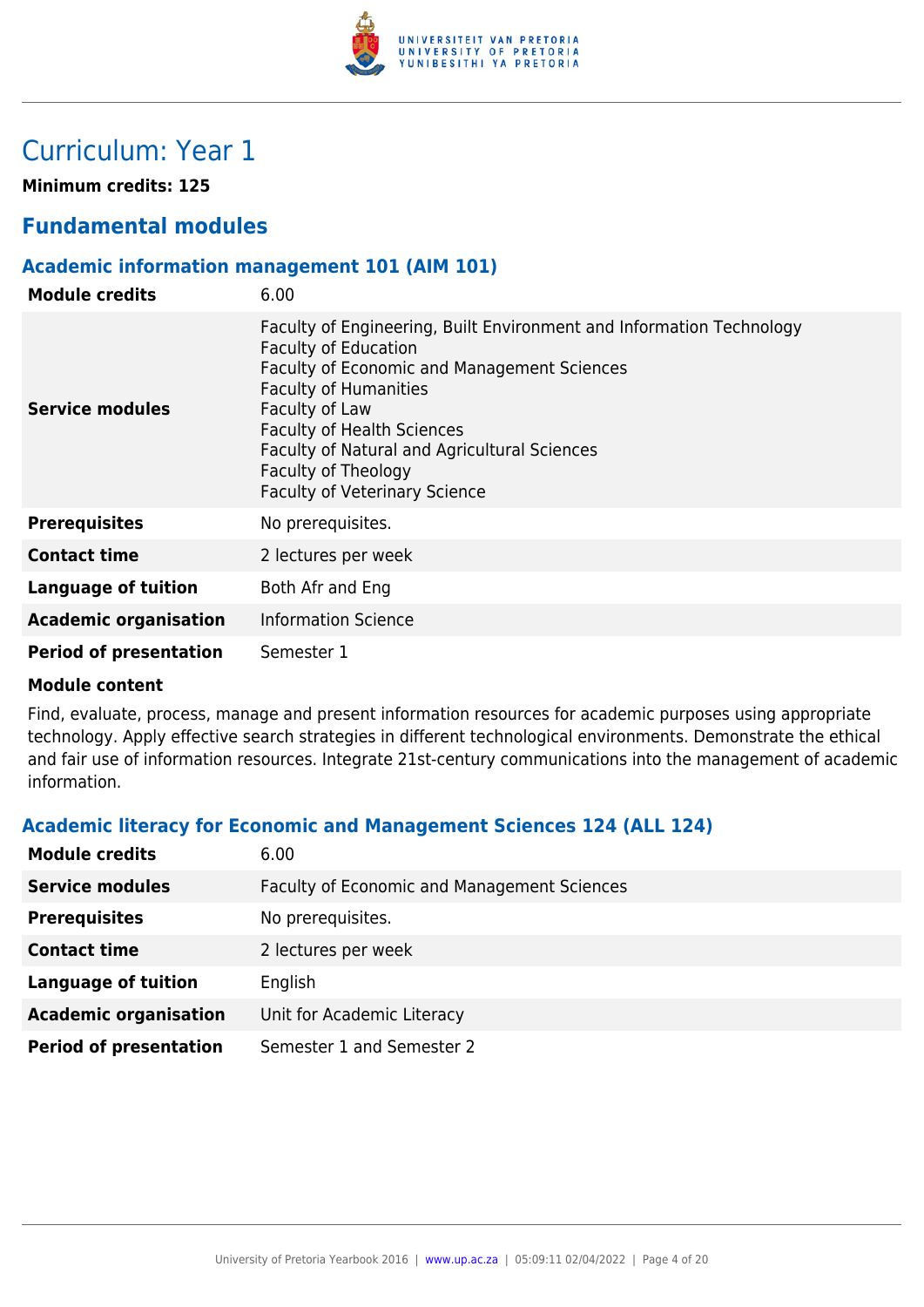

This module intends to equip students with the competence in reading and writing required in the four high impact modules: Business Management, Financial Accounting, Statistics and Economics. Students will also be equipped to interpret and draw figures and graphs and to do computations and manage relevant formulas. During Semester 1 students engage with the online computer program MyFoundationsLab individually in a flexible learning environment, and during Semester 2 they attend the scheduled contact sessions and do the coursework. This module is offered by the Faculty of Humanities.

### **Academic orientation 107 (UPO 107)**

| <b>Module credits</b>         | 0.00                     |
|-------------------------------|--------------------------|
| Language of tuition           | Double Medium            |
| <b>Academic organisation</b>  | <b>EMS Dean's Office</b> |
| <b>Period of presentation</b> | Year                     |

### **Core modules**

### **Principles of marketing management 110 (BEM 110)**

| <b>Module credits</b>         | 10.00                                                                                                                                                |
|-------------------------------|------------------------------------------------------------------------------------------------------------------------------------------------------|
| <b>Service modules</b>        | Faculty of Engineering, Built Environment and Information Technology<br><b>Faculty of Humanities</b><br>Faculty of Natural and Agricultural Sciences |
| <b>Prerequisites</b>          | No prerequisites.                                                                                                                                    |
| <b>Language of tuition</b>    | Both Afr and Eng                                                                                                                                     |
| <b>Academic organisation</b>  | <b>Marketing Management</b>                                                                                                                          |
| <b>Period of presentation</b> | Semester 1                                                                                                                                           |

#### **Module content**

Principles of marketing management and marketing instruments, customer centricity, the process of marketing management, market segmentation, positioning and marketing information systems, environmental analysis, identification of target markets, value creation, positioning strategies, consumer behaviour, relationship marketing, relationship intention, application of product, price, marketing communication and distribution strategies.

### **Economics 110 (EKN 110)**

| <b>Module credits</b>  | 10.00                                                                                                                                                                               |
|------------------------|-------------------------------------------------------------------------------------------------------------------------------------------------------------------------------------|
| <b>Service modules</b> | Faculty of Engineering, Built Environment and Information Technology<br><b>Faculty of Education</b><br><b>Faculty of Humanities</b><br>Faculty of Natural and Agricultural Sciences |
| <b>Prerequisites</b>   | No prerequisites.                                                                                                                                                                   |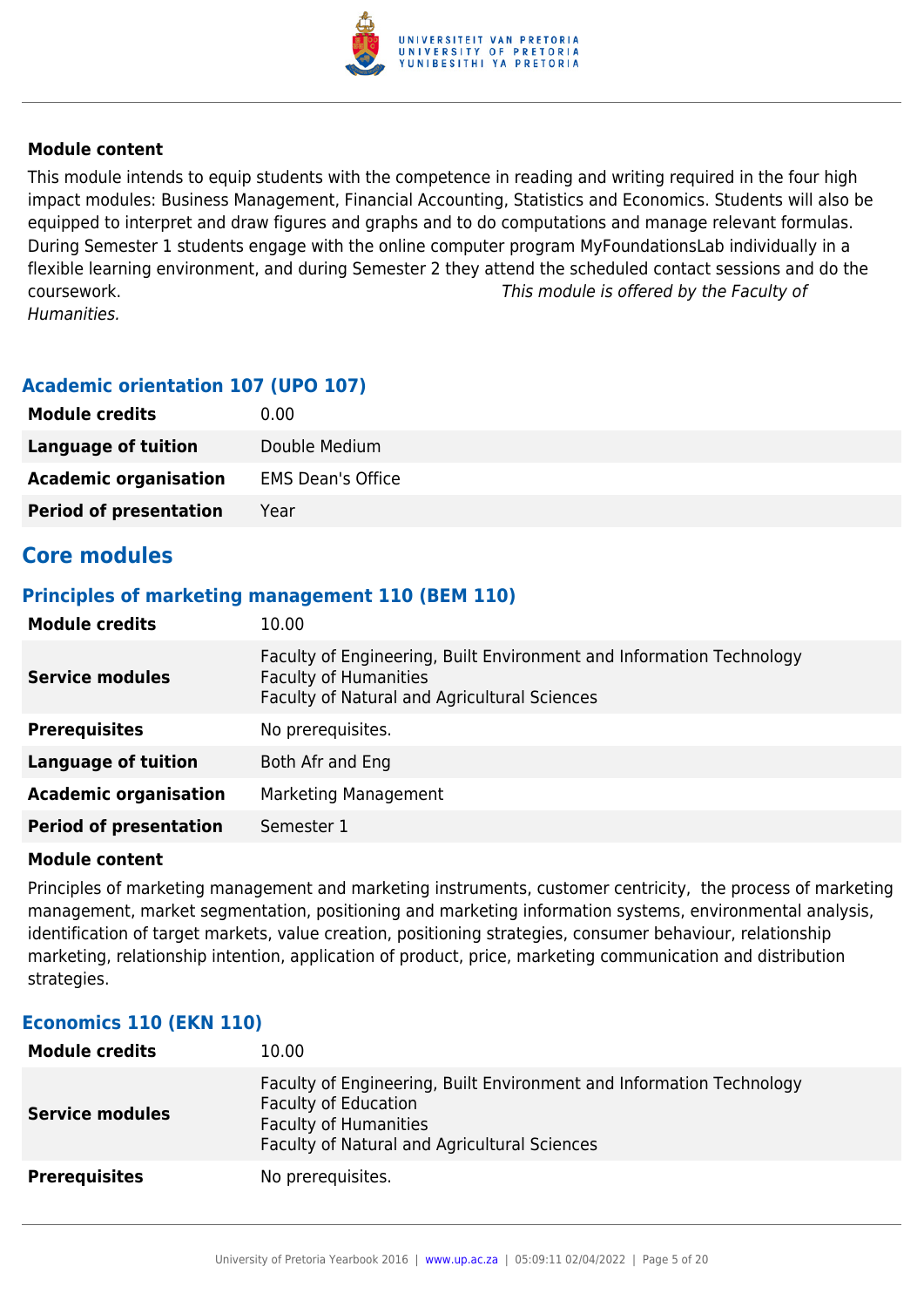

| <b>Contact time</b>           | 2 lectures per week, 1 discussion class per week |
|-------------------------------|--------------------------------------------------|
| Language of tuition           | Both Afr and Eng                                 |
| <b>Academic organisation</b>  | Economics                                        |
| <b>Period of presentation</b> | Semester 1                                       |

This module deals with the core principles of economics. A distinction between macroeconomics and microeconomics is made. A discussion of the market system and circular flow of goods, services and money is followed by a section dealing with microeconomic principles, including demand and supply analysis, consumer behaviour and utility maximisation, production and the costs thereof, and the different market models and firm behaviour. Labour market institutions and issues, wage determination, as well as income inequality and poverty are also addressed. A section of money, banking, interest rates and monetary policy concludes the course.

### **Economics 120 (EKN 120)**

| <b>Module credits</b>         | 10.00                                                                                                                                                                               |
|-------------------------------|-------------------------------------------------------------------------------------------------------------------------------------------------------------------------------------|
| <b>Service modules</b>        | Faculty of Engineering, Built Environment and Information Technology<br><b>Faculty of Education</b><br><b>Faculty of Humanities</b><br>Faculty of Natural and Agricultural Sciences |
| <b>Prerequisites</b>          | EKN 110 GS or EKN 113 GS and at least 4 (50-59%) in Mathematics in the Grade<br>12 examination or 60% in STK 113 and concurrently registered for STK 123                            |
| <b>Contact time</b>           | 2 lectures per week, 1 discussion class per week                                                                                                                                    |
| <b>Language of tuition</b>    | Both Afr and Eng                                                                                                                                                                    |
| <b>Academic organisation</b>  | Economics                                                                                                                                                                           |
| <b>Period of presentation</b> | Semester 2                                                                                                                                                                          |

#### **Module content**

This module deals with the core principles of economics, especially macroeconomic measurement the private and public sectors of the South African economy receive attention, while basic macroeconomic relationships and the measurement of domestic output and national income are discussed. Aggregate demand and supply analysis stands core to this course which is also used to introduce students to the analysis of economic growth, unemployment and inflation. The microeconomics of government is addressed in a separate section, followed by a section on international economics, focusing on international trade, exchange rates and the balance of payments. The economics of developing countries and South Africa in the global economy conclude the course.

| <b>Module credits</b>  | 10.00                                                                                                                                                                 |
|------------------------|-----------------------------------------------------------------------------------------------------------------------------------------------------------------------|
| <b>Service modules</b> | Faculty of Engineering, Built Environment and Information Technology<br><b>Faculty of Education</b><br>Faculty of Law<br>Faculty of Natural and Agricultural Sciences |
| <b>Prerequisites</b>   | No prerequisites.                                                                                                                                                     |

### **Financial accounting 111 (FRK 111)**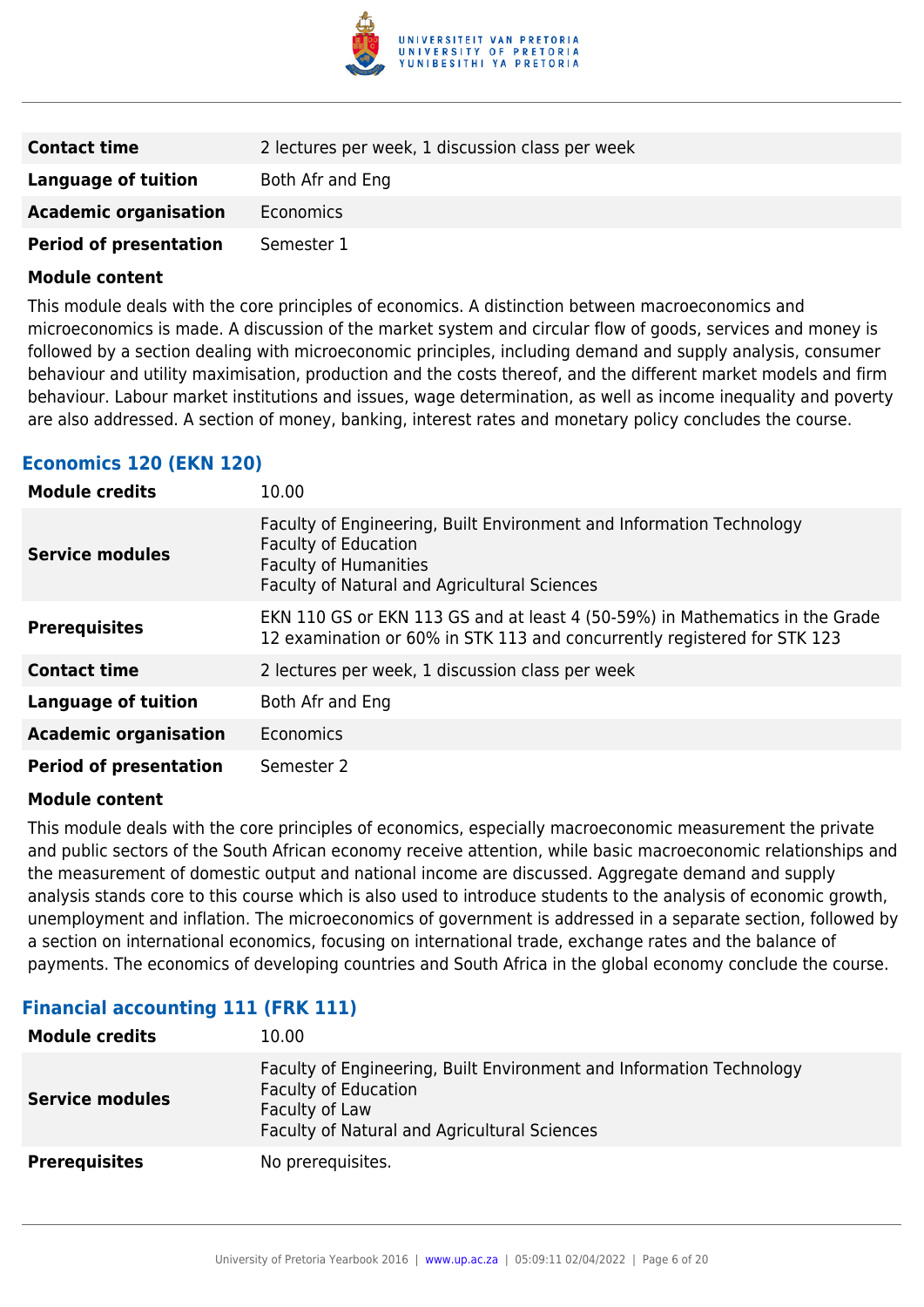

| <b>Contact time</b>           | 4 lectures per week |
|-------------------------------|---------------------|
| Language of tuition           | Both Afr and Eng    |
| <b>Academic organisation</b>  | Accounting          |
| <b>Period of presentation</b> | Semester 1          |

The nature and function of accounting; the development of accounting; financial position; financial result; the recording process; processing of accounting data; treatment of VAT; elementary income statement and balance sheet; flow of documents; accounting systems; introduction to internal control and internal control measures; bank reconciliations; control accounts; adjustments; financial statements of a sole proprietorship; the accounting framework.

### **Communication management 181 (KOB 181)**

| <b>Module credits</b>         | 5.00                                                                                   |
|-------------------------------|----------------------------------------------------------------------------------------|
| <b>Prerequisites</b>          | Only one of KOB 181-184 may be taken as as a module where necessary for a<br>programme |
| Language of tuition           | Both Afr and Eng                                                                       |
| <b>Academic organisation</b>  | Div Communication Management                                                           |
| <b>Period of presentation</b> | Quarter 1                                                                              |

### **Module content**

\*Module content will be adapted in accordance with the appropriate degree programme. Only one of KOB 181 - 184 may be taken as a module where necessary for a programme.

Applied business communication skills.

Acquiring basic business communication skills will enhance the capabilities of employees, managers and leaders in the business environment. An overview of applied skills on the intrapersonal, dyadic, interpersonal, group (team), organisational, public and mass communication contexts is provided. The practical part of the module (for example, the writing of business reports and presentation skills) concentrates on the performance dimensions of these skills as applied to particular professions.

### **Business management 114 (OBS 114)**

| <b>Module credits</b>         | 10.00                                                                                                                                                                               |
|-------------------------------|-------------------------------------------------------------------------------------------------------------------------------------------------------------------------------------|
| <b>Service modules</b>        | Faculty of Engineering, Built Environment and Information Technology<br><b>Faculty of Education</b><br><b>Faculty of Humanities</b><br>Faculty of Natural and Agricultural Sciences |
| <b>Prerequisites</b>          | May not be included in the same curriculum as OBS 155                                                                                                                               |
| <b>Contact time</b>           | 3 lectures per week                                                                                                                                                                 |
| <b>Language of tuition</b>    | Both Afr and Eng                                                                                                                                                                    |
| <b>Academic organisation</b>  | <b>Business Management</b>                                                                                                                                                          |
| <b>Period of presentation</b> | Semester 1                                                                                                                                                                          |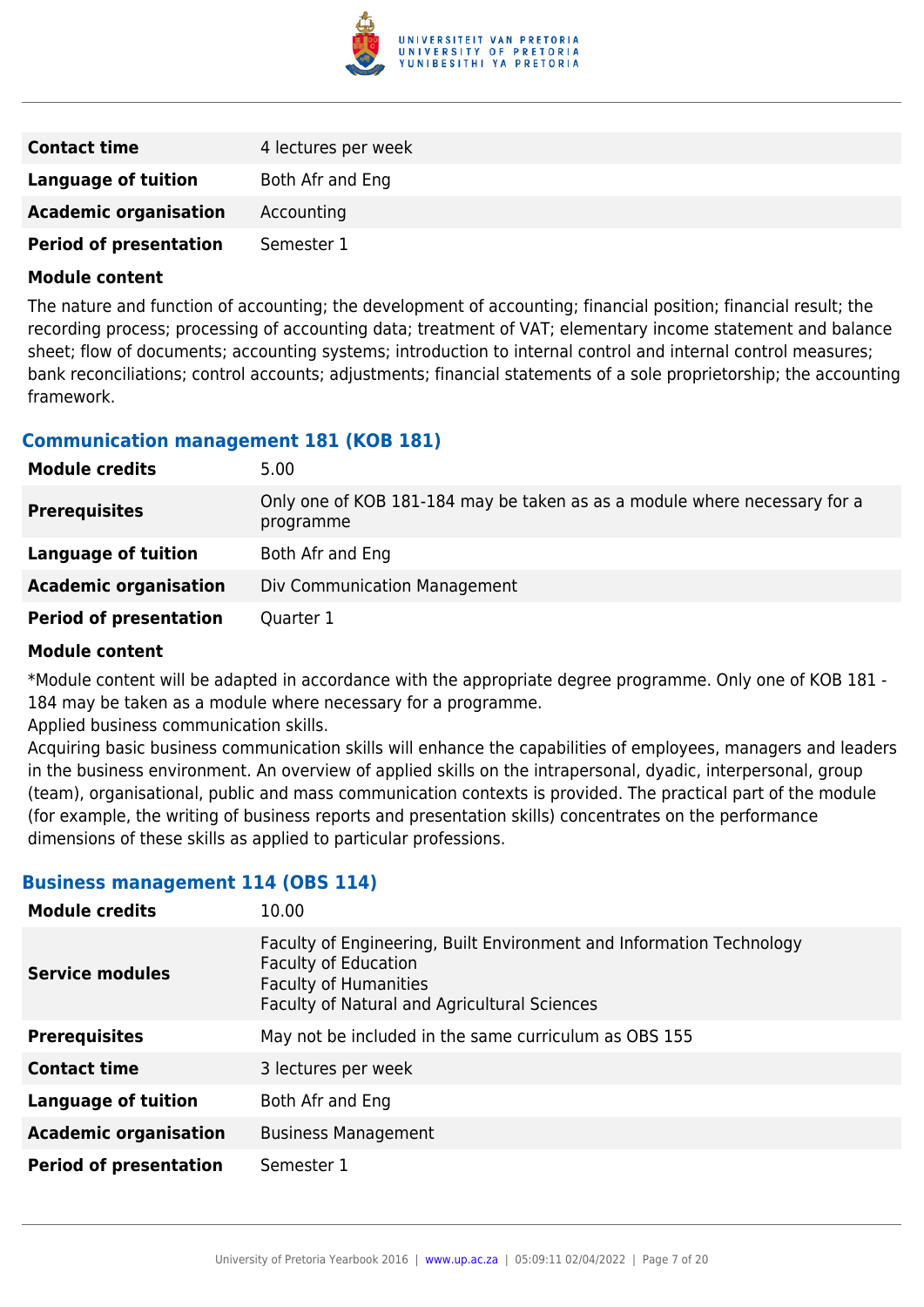

Introduction to business management as a science; the environment in which the enterprise operates; the field of business, the mission and goals of an enterprise; management and entrepreneurship. The choice of a form of enterprise; the choice of products and/or services; profit and cost planning for different sizes of operating units; the choice of location; the nature of production processes and the layout of the plant or operating unit. Introduction to and overview of general management, especially regarding the five management tasks: strategic management; contemporary developments and management issues; financial management; marketing and public relations. Introduction to and overview of the value chain model; management of the input; management of the purchasing function; management of the transformation process with specific reference to production and operations management; human resources management and information management; corporate governance and black economic empowerment (BEE).

### **Business management 124 (OBS 124)**

| <b>Module credits</b>         | 10.00                                                                                                                                                                               |
|-------------------------------|-------------------------------------------------------------------------------------------------------------------------------------------------------------------------------------|
| <b>Service modules</b>        | Faculty of Engineering, Built Environment and Information Technology<br><b>Faculty of Education</b><br><b>Faculty of Humanities</b><br>Faculty of Natural and Agricultural Sciences |
| <b>Prerequisites</b>          | Admission to the examination in OBS 114                                                                                                                                             |
| <b>Contact time</b>           | 3 lectures per week                                                                                                                                                                 |
| <b>Language of tuition</b>    | Both Afr and Eng                                                                                                                                                                    |
| <b>Academic organisation</b>  | <b>Business Management</b>                                                                                                                                                          |
| <b>Period of presentation</b> | Semester 2                                                                                                                                                                          |

### **Module content**

Responsible leadership and the role of a business in society. The nature and development of entrepreneurship; the individual entrepreneur and characteristics of South African entrepreneurs. Looking at the window of opportunity. Getting started (business start up). Exploring different routes to entrepreneurship: entering a family business, buying a franchise, home-based business and the business buyout. This semester also covers how entrepreneurs can network and find support in their environments. Case studies of successful entrepreneurs also South African entrepreneurs - are studied.

### **Statistics 110 (STK 110)**

| <b>Module credits</b>      | 13.00                                                                                                                                                                               |
|----------------------------|-------------------------------------------------------------------------------------------------------------------------------------------------------------------------------------|
| <b>Service modules</b>     | Faculty of Engineering, Built Environment and Information Technology<br><b>Faculty of Education</b><br><b>Faculty of Humanities</b><br>Faculty of Natural and Agricultural Sciences |
| <b>Prerequisites</b>       | At least 5 (60-69%) in Mathematics in the Grade 12 examination. Candidates who<br>do not qualify for STK 110 must register for STK 113 and STK 123                                  |
| <b>Contact time</b>        | 1 tutorial per week, 1 practical per week, 3 lectures per week                                                                                                                      |
| <b>Language of tuition</b> | Both Afr and Eng                                                                                                                                                                    |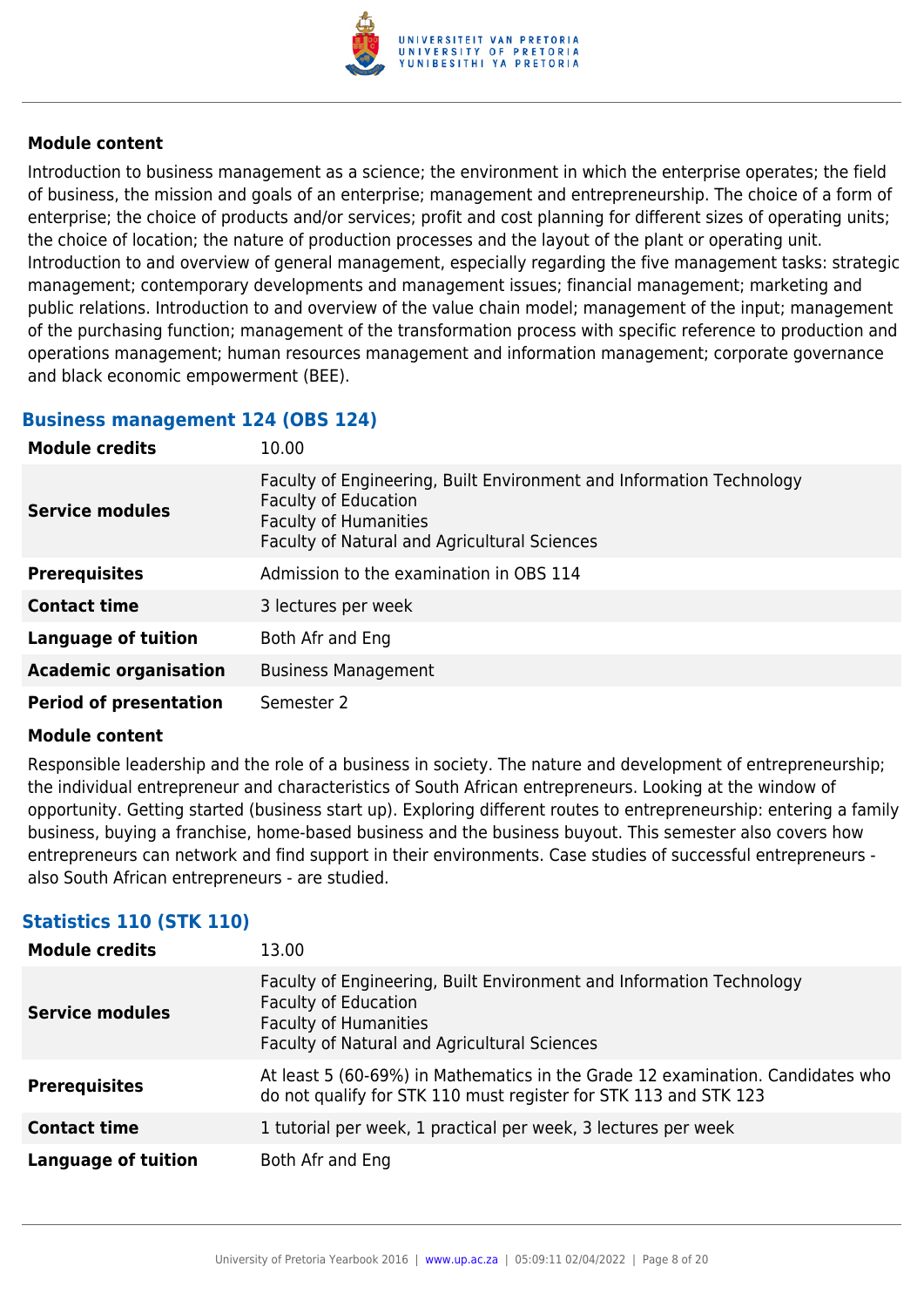

**Academic organisation** Statistics

**Period of presentation** Semester 1

### **Module content**

Descriptive statistics:

Sampling and the collection of data; frequency distributions and graphical representations. Descriptive measures of location and dispersion.

Probability and inference:

Introductory probability theory and theoretical distributions. Sampling distributions. Estimation theory and hypothesis testing of sampling averages and proportions (one and two-sample cases). Identification, use, evaluation and interpretation of statistical computer packages and statistical techniques.

| <b>Statistics 113 (STK 113)</b> |
|---------------------------------|
|---------------------------------|

| <b>Module credits</b>         | 11.00                                                                                                       |
|-------------------------------|-------------------------------------------------------------------------------------------------------------|
| <b>Service modules</b>        | <b>Faculty of Education</b><br><b>Faculty of Humanities</b><br>Faculty of Natural and Agricultural Sciences |
| <b>Prerequisites</b>          | No prerequisites.                                                                                           |
| <b>Contact time</b>           | 1 tutorial per week, 1 practical per week, 3 lectures per week                                              |
| Language of tuition           | Both Afr and Eng                                                                                            |
| <b>Academic organisation</b>  | <b>Statistics</b>                                                                                           |
| <b>Period of presentation</b> | Semester 1                                                                                                  |

### **Module content**

\*On its own, STK 113 and 123 will not be recognised for degree purposes, but exemption will be granted for STK 110.

Data operations and transformations:

Introductory concepts, the role of statistic, various types of data and the number system. Concepts underlying linear, quadratic, exponential, hyperbolic, logarithmic transformations of quantitative data, graphical representations, solving of equations, interpretations. Determining linear equations in practical situations. Characteristics of logarithmic functions. The relationship between the exponential and logarithmic functions in economic and related problems. Systems of equations in equilibrium. Additional concepts relating to data processing, functions and inverse functions, sigma notation, factorial notation, sequences and series, inequalities (strong, weak, absolute, conditional, double) and absolute values.

Descriptive statistics – Univariate:

Sampling and the collection of data, frequency distributions and graphical representations. Descriptive measures of location and dispersion. Introductory probability theory. Identification, use, evaluation and interpretation of statistical computer packages and statistical techniques.

The weekly one hour practical is presented during the last seven weeks of the semester.

### **Statistics 120 (STK 120)**

**Module credits** 13.00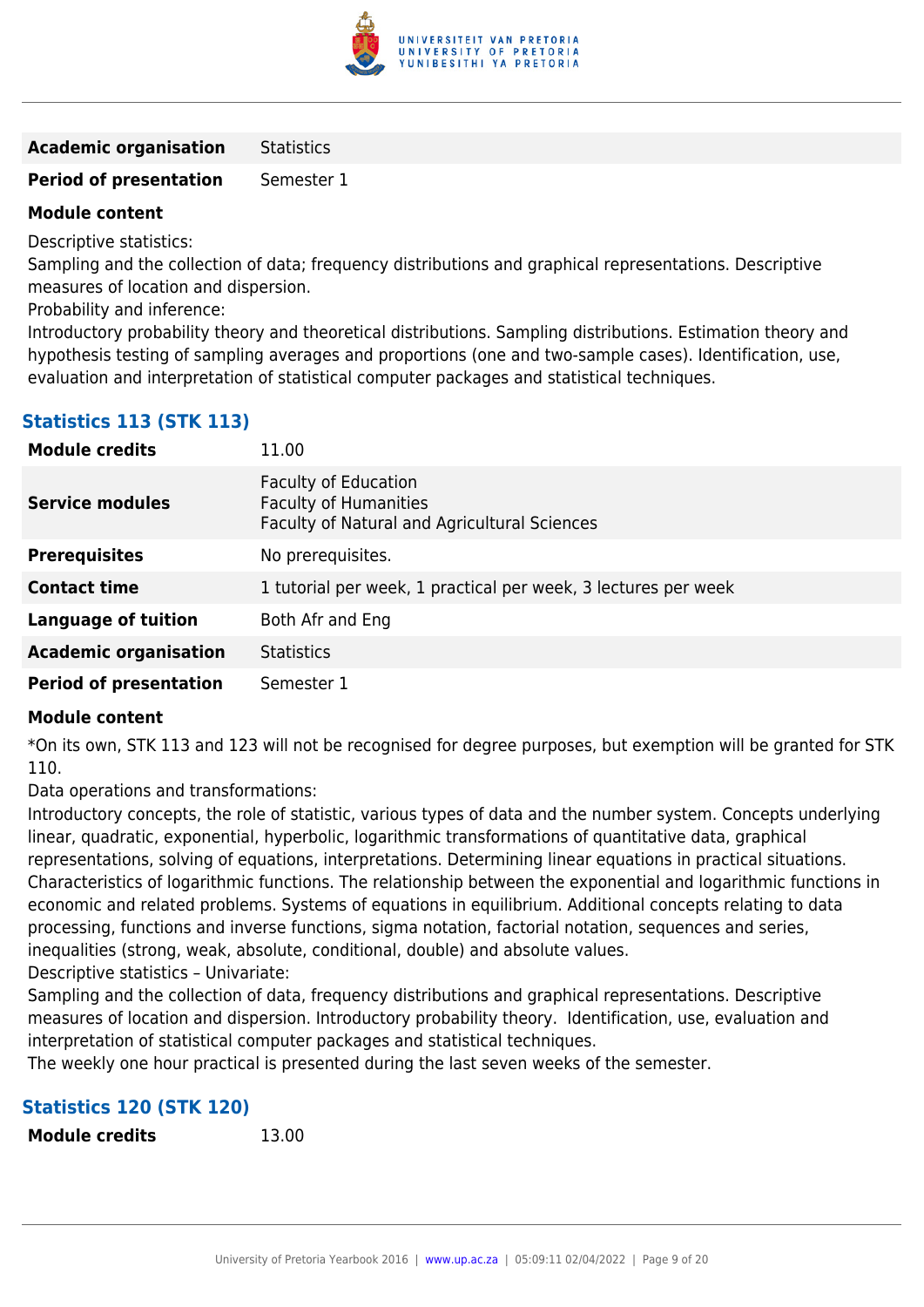

| <b>Service modules</b>        | Faculty of Engineering, Built Environment and Information Technology<br><b>Faculty of Education</b><br><b>Faculty of Humanities</b><br>Faculty of Natural and Agricultural Sciences |
|-------------------------------|-------------------------------------------------------------------------------------------------------------------------------------------------------------------------------------|
| <b>Prerequisites</b>          | STK 110 GS or both STK 113 GS and STK 123 GS or both WST 133 and WST 143 or<br>STK 133 and STK 143 or STK 133 and STK 143                                                           |
| <b>Contact time</b>           | 1 practical per week, 3 lectures per week, 1 tutorial per week                                                                                                                      |
| Language of tuition           | Both Afr and Eng                                                                                                                                                                    |
| <b>Academic organisation</b>  | <b>Statistics</b>                                                                                                                                                                   |
| <b>Period of presentation</b> | Semester 2                                                                                                                                                                          |

Multivariate statistics:

Analysis of variance, categorical data analysis, distribution-free methods, curve fitting, regression and correlation, the analysis of time series and indices.

Statistical and economic applications of quantitative techniques:

Systems of linear equations: drafting, matrices, solving and application. Optimisation; linear functions (two and more independent variables), non-linear functions (one and two independent variables). Marginal and total functions. Stochastic and deterministic variables in statistical and economic context: producers' and consumers' surplus, distribution functions, probability distributions, probability density functions. Identification, use, evaluation, interpretation of statistical computer packages and statistical techniques. This module is also presented as an anti-semester bilingual module.

### **Statistics 123 (STK 123)**

| <b>Module credits</b>         | 12.00                                                                                                       |
|-------------------------------|-------------------------------------------------------------------------------------------------------------|
| <b>Service modules</b>        | <b>Faculty of Education</b><br><b>Faculty of Humanities</b><br>Faculty of Natural and Agricultural Sciences |
| <b>Prerequisites</b>          | <b>STK 113 GS</b>                                                                                           |
| <b>Contact time</b>           | 1 tutorial per week, 1 practical per week, 3 lectures per week                                              |
| <b>Language of tuition</b>    | Both Afr and Eng                                                                                            |
| <b>Academic organisation</b>  | <b>Statistics</b>                                                                                           |
| <b>Period of presentation</b> | Semester 2                                                                                                  |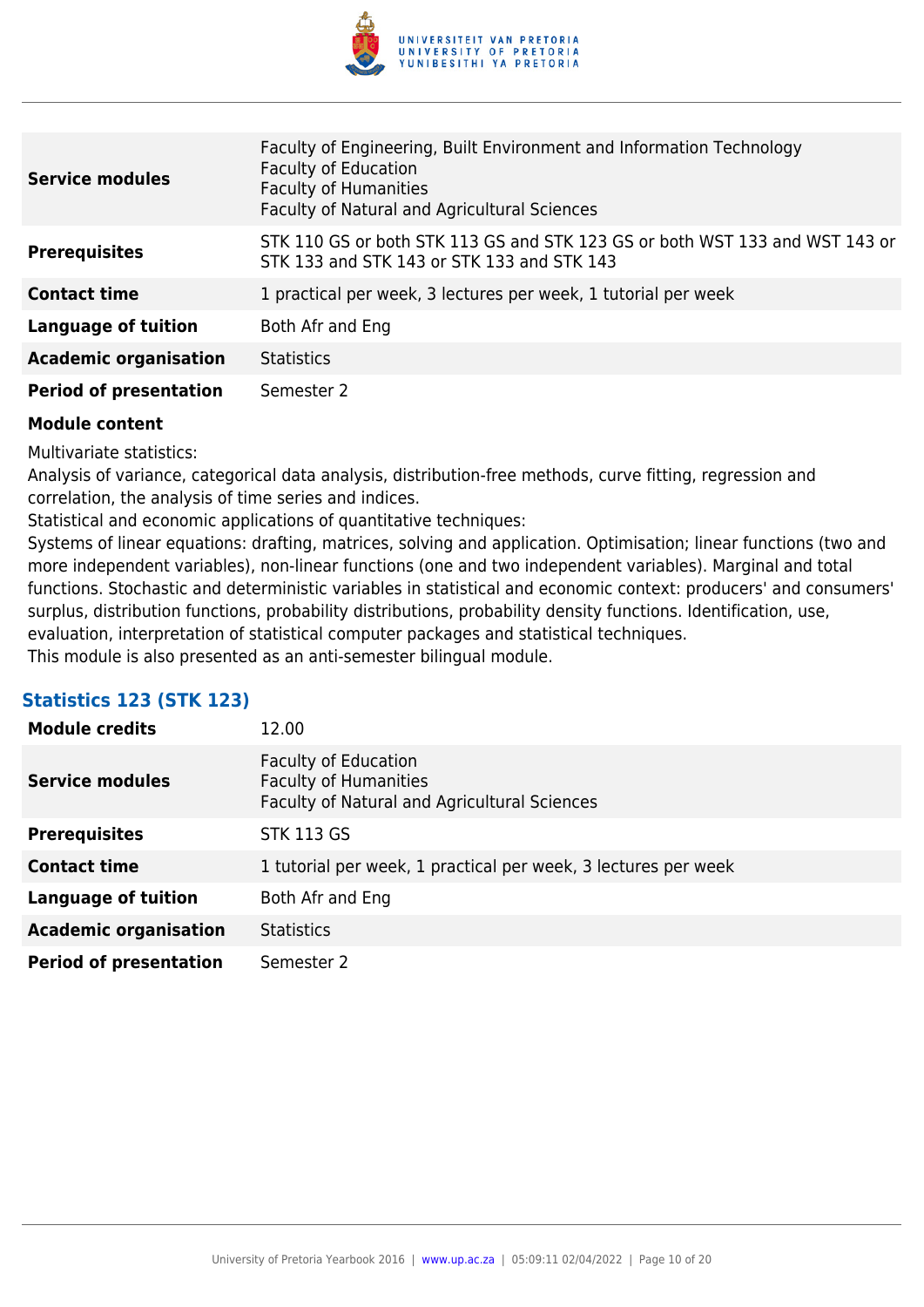

\*On its own, STK 113 and 123 will not be recognized for degree purposes, but exemption will be granted for STK 110.

Optimisation techniques with economic applications: Data transformations and relationships with economic applications, operations and rules, linear, quadratic, exponential, hyperbolic and logarithmic functions; systems of equations in equilibrium, system of linear inequalities, solving of linear programming problems by means of the graphical and extreme point methods. Applications of differentiation and integration in statistic and economic related problems: the limit of a function, continuity, rate of change, the derivative of a function, differentiation rules, higher order derivatives, optimisation techniques, the area under a curve and applications of definite integrals. Probability and inference: Theoretical distributions. Sampling distributions. Estimation theory and hypothesis testing of sampling averages and proportions (one-sample and two-sample cases). Identification, use, evaluation and interpretation of statistical computer packages and statistical techniques. The weekly one hour practical is presented during the last seven weeks of the semester.

### **Financial accounting 122 (FRK 122)**

| <b>Module credits</b>         | 12.00                                                                                                                                         |
|-------------------------------|-----------------------------------------------------------------------------------------------------------------------------------------------|
| <b>Service modules</b>        | Faculty of Engineering, Built Environment and Information Technology<br>Faculty of Law<br><b>Faculty of Natural and Agricultural Sciences</b> |
| <b>Prerequisites</b>          | FRK 111 GS or FRK 133, FRK 143                                                                                                                |
| <b>Contact time</b>           | 4 lectures per week                                                                                                                           |
| <b>Language of tuition</b>    | Both Afr and Eng                                                                                                                              |
| <b>Academic organisation</b>  | Accounting                                                                                                                                    |
| <b>Period of presentation</b> | Semester 2                                                                                                                                    |

#### **Module content**

Budgeting, payroll accounting, taxation – income tax and an introduction to other types of taxes, credit and the new Credit Act, insurance, accounting for inventories (focus on inventory and the accounting entries, not calculations), interpretation of financial statements.

### **Marketing applications 122 (BEM 122)**

| <b>Module credits</b>         | 10.00                                                                                                                                                |
|-------------------------------|------------------------------------------------------------------------------------------------------------------------------------------------------|
| <b>Service modules</b>        | Faculty of Engineering, Built Environment and Information Technology<br><b>Faculty of Humanities</b><br>Faculty of Natural and Agricultural Sciences |
| <b>Prerequisites</b>          | <b>BEM 110 GS</b>                                                                                                                                    |
| Language of tuition           | Both Afr and Eng                                                                                                                                     |
| <b>Academic organisation</b>  | Marketing Management                                                                                                                                 |
| <b>Period of presentation</b> | Semester 2                                                                                                                                           |
|                               |                                                                                                                                                      |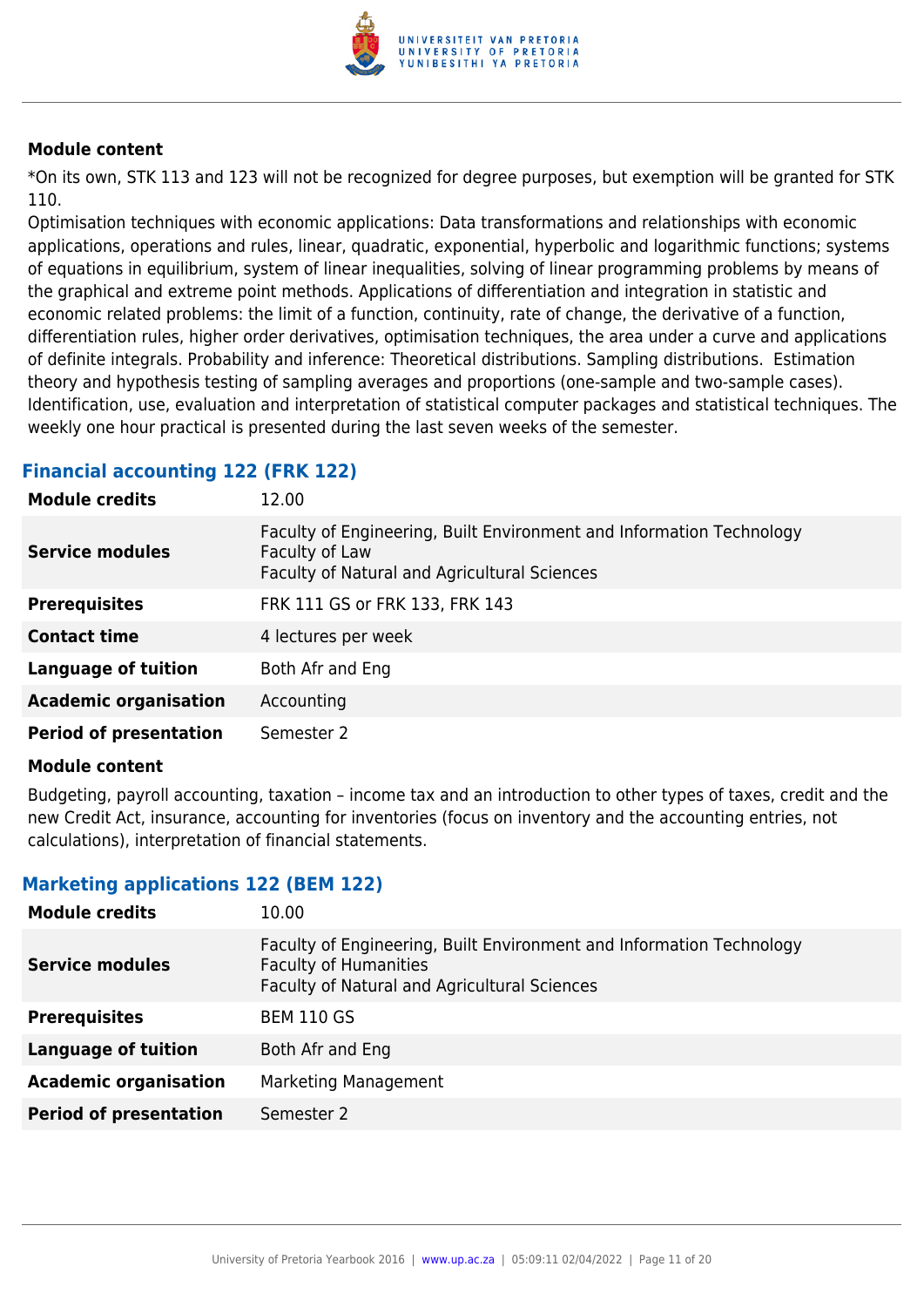

E-marketing, services marketing, not-for-profit marketing, business-to-business marketing, retailing, global marketing.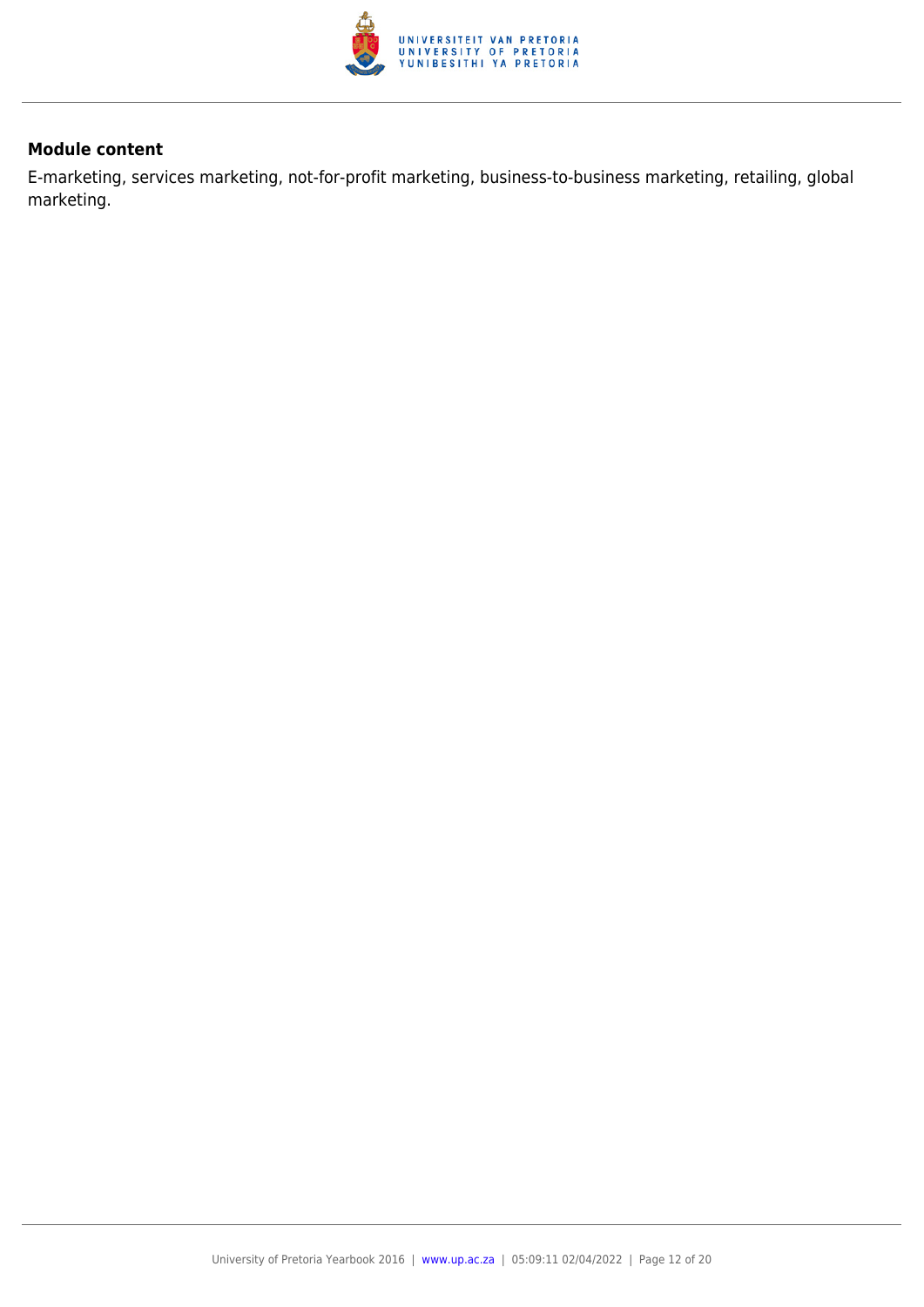

# Curriculum: Year 2

**Minimum credits: 170**

### **Fundamental modules**

### **Introduction to moral and political philosophy 251 (FIL 251)**

| <b>Module credits</b>         | 10.00                                                                                                               |
|-------------------------------|---------------------------------------------------------------------------------------------------------------------|
| <b>Service modules</b>        | Faculty of Engineering, Built Environment and Information Technology<br>Faculty of Economic and Management Sciences |
| <b>Prerequisites</b>          | No prerequisites.                                                                                                   |
| <b>Contact time</b>           | 2 lectures per week                                                                                                 |
| <b>Language of tuition</b>    | Double Medium                                                                                                       |
| <b>Academic organisation</b>  | Philosophy                                                                                                          |
| <b>Period of presentation</b> | Quarter 2, 3 and 4                                                                                                  |

### **Module content**

In this module students are equipped with an understanding of the moral issues influencing human agency in economic and political contexts. In particular philosophy equips students with analytical reasoning skills necessary to understand and solve complex moral problems related to economic and political decision making. We demonstrate to students how the biggest questions concerning the socio-economic aspects of our lives can be broken down and illuminated through reasoned debate. Examples of themes which may be covered in the module include justice and the common good, a moral consideration of the nature and role of economic markets on society, issues concerning justice and equality, and dilemmas of loyalty. The works of philosophers covered may for instance include that of Aristotle, Locke, Bentham, Mill, Kant, Rawls, Friedman, Nozick, Bernstein, Dworkin, Sandel, Walzer, and MacIntyre.

### **Core modules**

### **Business law 210 (BER 210)**

| <b>Module credits</b>         | 16.00                                                                                                                                                               |
|-------------------------------|---------------------------------------------------------------------------------------------------------------------------------------------------------------------|
| <b>Service modules</b>        | Faculty of Engineering, Built Environment and Information Technology<br>Faculty of Economic and Management Sciences<br>Faculty of Natural and Agricultural Sciences |
| <b>Prerequisites</b>          | No prerequisites.                                                                                                                                                   |
| <b>Contact time</b>           | 2 lectures per week, 1 discussion class per week                                                                                                                    |
| <b>Language of tuition</b>    | Both Afr and Eng                                                                                                                                                    |
| <b>Academic organisation</b>  | Mercantile Law                                                                                                                                                      |
| <b>Period of presentation</b> | Semester 1                                                                                                                                                          |
| <b>Module content</b>         |                                                                                                                                                                     |

Basic principles of law of contract. Law of sales, credit agreements, lease.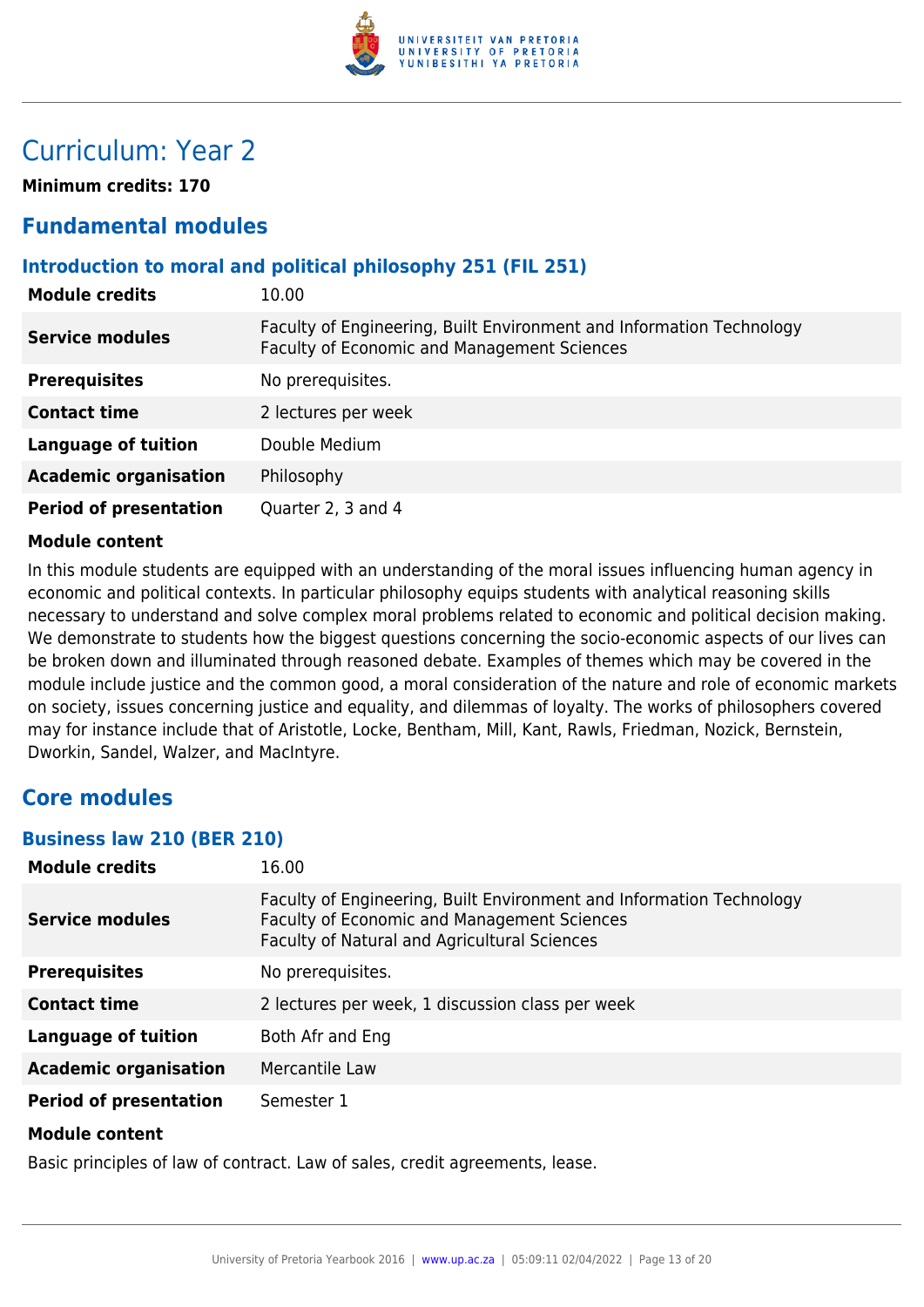

### **Business law 220 (BER 220)**

| <b>Module credits</b>         | 16.00                                                                                                                                                                      |
|-------------------------------|----------------------------------------------------------------------------------------------------------------------------------------------------------------------------|
| <b>Service modules</b>        | Faculty of Engineering, Built Environment and Information Technology<br>Faculty of Economic and Management Sciences<br><b>Faculty of Natural and Agricultural Sciences</b> |
| <b>Prerequisites</b>          | Examination entrance for BER 210                                                                                                                                           |
| <b>Contact time</b>           | 2 lectures per week, 1 discussion class per week                                                                                                                           |
| <b>Language of tuition</b>    | Both Afr and Eng                                                                                                                                                           |
| <b>Academic organisation</b>  | Mercantile Law                                                                                                                                                             |
| <b>Period of presentation</b> | Semester 2                                                                                                                                                                 |
|                               |                                                                                                                                                                            |

#### **Module content**

Labour law. Aspects of security law. Law of insolvency. Entrepreneurial law; company law, law concerning close corporations. Law of partnerships.

### **Business management 210 (OBS 210)**

| <b>Module credits</b>         | 16.00                                                                                                                                               |
|-------------------------------|-----------------------------------------------------------------------------------------------------------------------------------------------------|
| <b>Service modules</b>        | Faculty of Engineering, Built Environment and Information Technology<br><b>Faculty of Education</b><br>Faculty of Natural and Agricultural Sciences |
| <b>Prerequisites</b>          | OBS 114 or 124 with admission to the examination in the other                                                                                       |
| <b>Contact time</b>           | 3 lectures per week                                                                                                                                 |
| <b>Language of tuition</b>    | Both Afr and Eng                                                                                                                                    |
| <b>Academic organisation</b>  | <b>Business Management</b>                                                                                                                          |
| <b>Period of presentation</b> | Semester 1                                                                                                                                          |

#### **Module content**

Logistics management

The role of logistics in an enterprise; definition and scope of customer service; electronic and other logistics information systems; inventory management; materials management with special reference to Japanese systems; management of the supply chain. Methods of transport and transport costs; types and costs of warehousing; electronic aids in materials handling; cost and price determination of purchases; organising for logistics management; methods for improving logistics performance.

### **Entrepreneurship 213 (OBS 213)**

| <b>Module credits</b> | 16.00                                                                                                                |
|-----------------------|----------------------------------------------------------------------------------------------------------------------|
| <b>Prerequisites</b>  | OBS 114 or 124 with admission to the examination in the other. Only available to<br>BCom (Entrepreneurship) students |
| <b>Contact time</b>   | 3 lectures per week                                                                                                  |
| Language of tuition   | English                                                                                                              |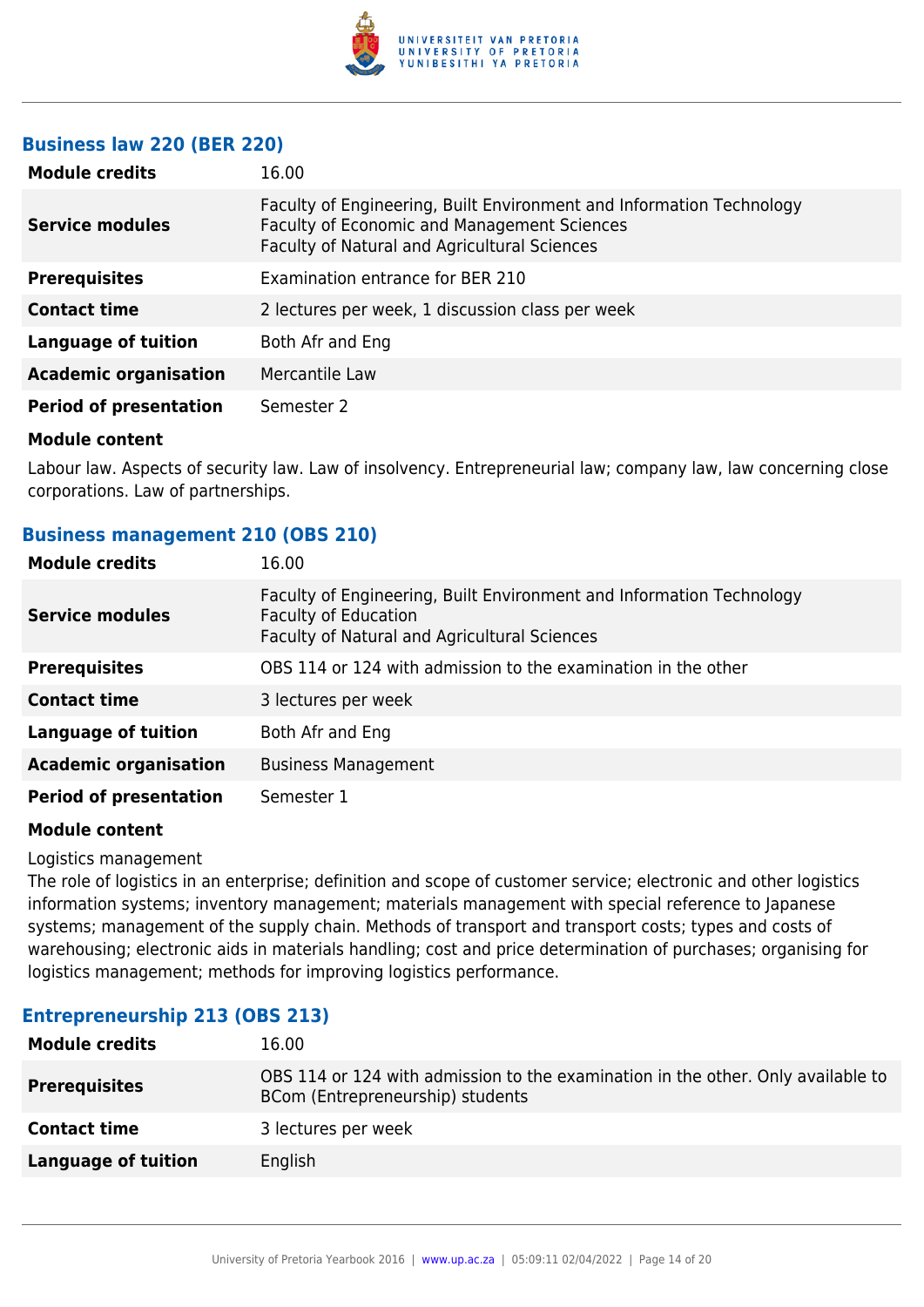

| <b>Academic organisation</b> | <b>Business Management</b> |
|------------------------------|----------------------------|
|------------------------------|----------------------------|

**Period of presentation** Semester 1

### **Module content**

\*Only for BCom (Entrepreneurship) students

Creativity, innovation and identification of opportunities: synopsis of creativity; techniques to facilitate creativity; barriers to creativity; creative versus critical thinking.

Creative problem-solving and identification of opportunities: identification of opportunities; development of ideas; evaluation and prioritising of ideas.

Reinforcement of personal attributes: personal attributes and actions to facilitate creativity; enhancement of intuitive abilities.

### **Business management 220 (OBS 220)**

| <b>Module credits</b>         | 16.00                                                                                                                                               |
|-------------------------------|-----------------------------------------------------------------------------------------------------------------------------------------------------|
| <b>Service modules</b>        | Faculty of Engineering, Built Environment and Information Technology<br><b>Faculty of Education</b><br>Faculty of Natural and Agricultural Sciences |
| <b>Prerequisites</b>          | OBS 114 or 124 with admission to the examination in the other                                                                                       |
| <b>Contact time</b>           | 3 lectures per week                                                                                                                                 |
| <b>Language of tuition</b>    | Both Afr and Eng                                                                                                                                    |
| <b>Academic organisation</b>  | <b>Business Management</b>                                                                                                                          |
| <b>Period of presentation</b> | Semester 2                                                                                                                                          |

#### **Module content**

Project management: Introduction

Project management concepts; needs identification; the project, the project manager and the project team; types of project organisations; project communication and documentation.

Planning and control: planning, scheduling and schedule control of projects; resource considerations and allocations; cost planning and performance evaluation.

### **Entrepreneurship 223 (OBS 223)**

| <b>Module credits</b>         | 16.00                                                          |
|-------------------------------|----------------------------------------------------------------|
| <b>Prerequisites</b>          | OBS 213 GS. Only available to BCom (Entrepreneurship) students |
| <b>Contact time</b>           | 3 lectures per week                                            |
| <b>Language of tuition</b>    | Double Medium                                                  |
| <b>Academic organisation</b>  | <b>Business Management</b>                                     |
| <b>Period of presentation</b> | Semester 2                                                     |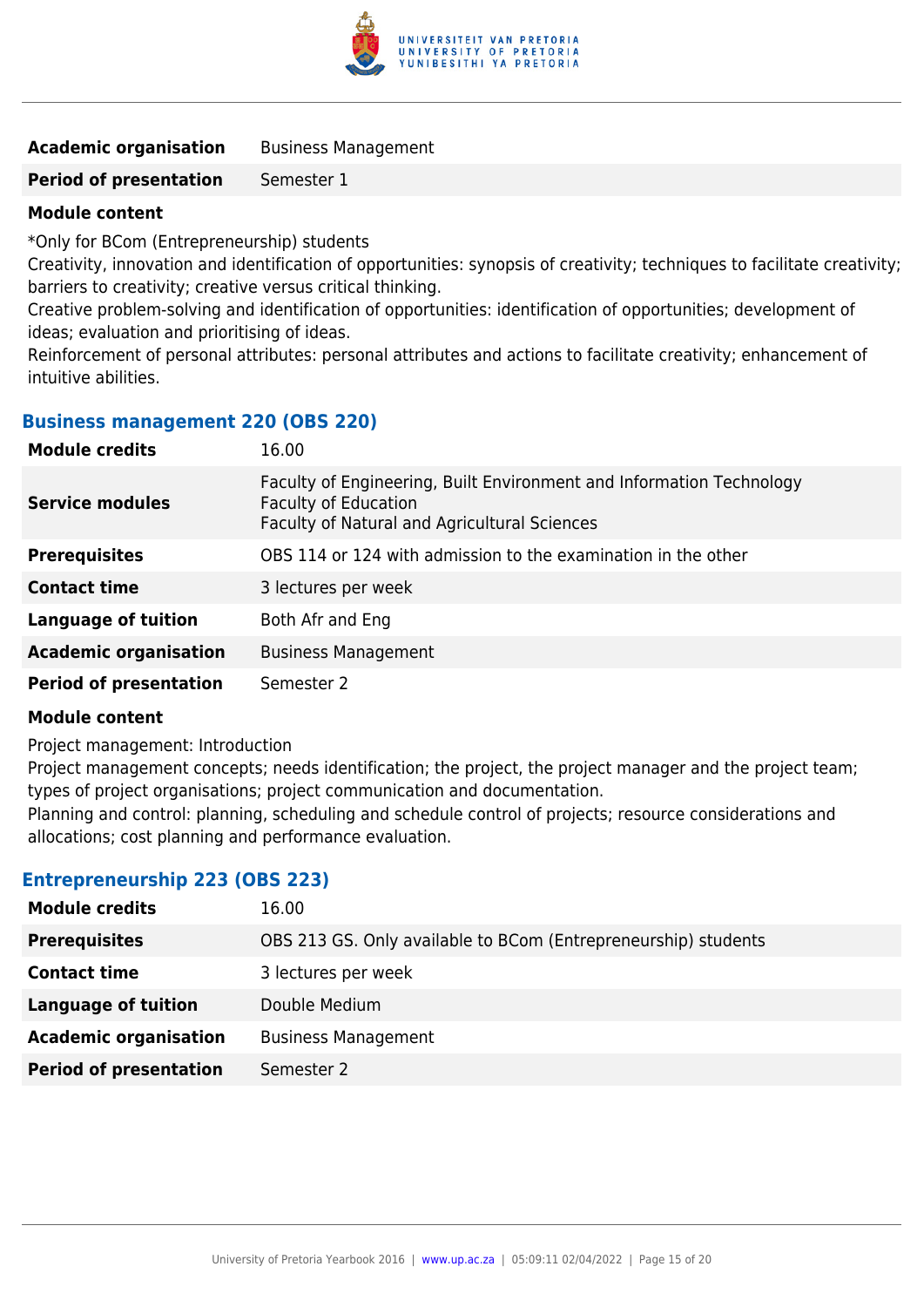

\*Only for BCom (Entrepreneurship) students

Entrepreneurial process; new ideas; identification of opportunities; the entrepreneurial mind in action; the entrepreneurial manager; new business plans. Ethics and the entrepreneur; management of growth; entrepreneurs in unsuccessful businesses and closure of the entrepreneurial process (harvesting).

### **Financial management 212 (FBS 212)**

| <b>Module credits</b>         | 16.00                                                                |
|-------------------------------|----------------------------------------------------------------------|
| <b>Service modules</b>        | Faculty of Engineering, Built Environment and Information Technology |
| <b>Prerequisites</b>          | FRK 111 and 121/122 or FRK 100 or FRK 101                            |
| <b>Contact time</b>           | 3 lectures per week                                                  |
| <b>Language of tuition</b>    | Both Afr and Eng                                                     |
| <b>Academic organisation</b>  | <b>Financial Management</b>                                          |
| <b>Period of presentation</b> | Semester 1                                                           |

### **Module content**

Role and environment of managerial finance; Financial statement analysis; Cash flow and financial planning; Time value of money; Risk and return. Capital investment decisions; Working capital management.

### **Financial management 222 (FBS 222)**

| <b>Module credits</b>         | 16.00                                                                |
|-------------------------------|----------------------------------------------------------------------|
| <b>Service modules</b>        | Faculty of Engineering, Built Environment and Information Technology |
| <b>Prerequisites</b>          | FRK 111 and 122/121 or FRK 100 or FRK 101                            |
| <b>Contact time</b>           | 3 lectures per week                                                  |
| <b>Language of tuition</b>    | Both Afr and Eng                                                     |
| <b>Academic organisation</b>  | <b>Financial Management</b>                                          |
| <b>Period of presentation</b> | Semester 2                                                           |

#### **Module content**

Introduction to management accounting; Cost terms, concepts and classifications; Job-order costing; Process costing; Cost behaviour; Variable versus absorption costing; Cost-volume profit relationships; Budgeting.

### **Consumer behaviour 212 (BEM 212)**

| <b>Module credits</b>  | 16.00                                                                                                                                                |
|------------------------|------------------------------------------------------------------------------------------------------------------------------------------------------|
| <b>Service modules</b> | Faculty of Engineering, Built Environment and Information Technology<br><b>Faculty of Humanities</b><br>Faculty of Natural and Agricultural Sciences |
| <b>Prerequisites</b>   | <b>BEM 110 GS</b>                                                                                                                                    |
| <b>Contact time</b>    | 3 lectures per week                                                                                                                                  |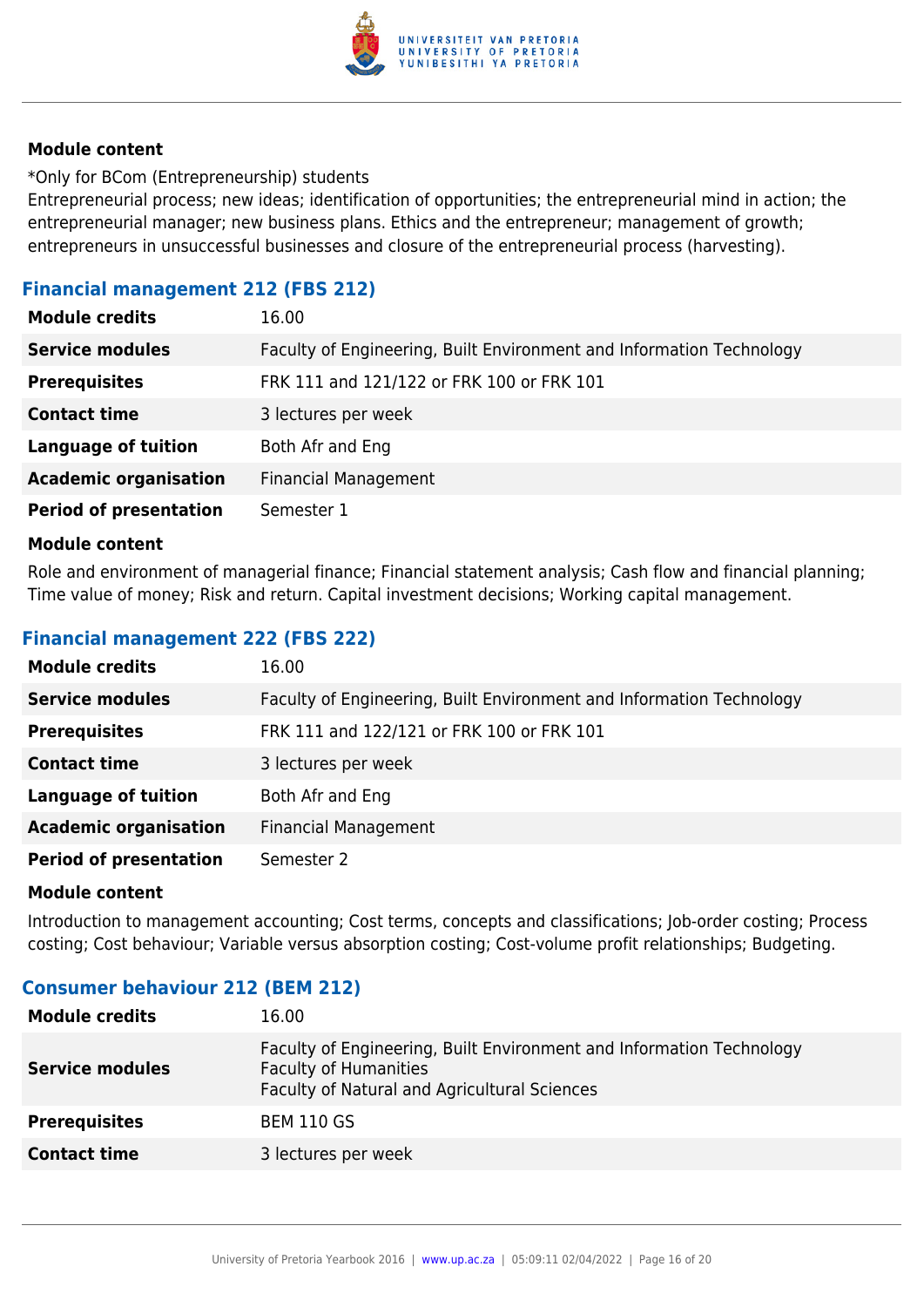

| <b>Language of tuition</b>    | Both Afr and Eng     |
|-------------------------------|----------------------|
| <b>Academic organisation</b>  | Marketing Management |
| <b>Period of presentation</b> | Semester 1           |

Internal and external influencing factors of consumer behaviour, the consumer's decision process and application fields of consumer behaviour, consumerisms and social responsibility, buying behaviour of consumers in both product and service related industries, consumer psychology and the influence thereof on buying behaviour, psychology of pricing, influencing factors in consumer buying behaviour, the impact of various forms of marketing communication on buying behaviour.

### **Integrated brand communications 224 (BEM 224)**

| <b>Module credits</b>         | 16.00                                                                                                                                                |
|-------------------------------|------------------------------------------------------------------------------------------------------------------------------------------------------|
| <b>Service modules</b>        | Faculty of Engineering, Built Environment and Information Technology<br><b>Faculty of Humanities</b><br>Faculty of Natural and Agricultural Sciences |
| <b>Prerequisites</b>          | <b>BEM 110 GS</b>                                                                                                                                    |
| <b>Contact time</b>           | 3 lectures per week                                                                                                                                  |
| <b>Language of tuition</b>    | Both Afr and Eng                                                                                                                                     |
| <b>Academic organisation</b>  | Marketing Management                                                                                                                                 |
| <b>Period of presentation</b> | Semester 2                                                                                                                                           |

#### **Module content**

Integrated brand communications approach, marketing communication planning, objectives and budgets for integrated marketing communications, principles and strategising of marketing communication elements, new media, the brand name communication process, marketing metrics and evaluation for marketing communication effectiveness.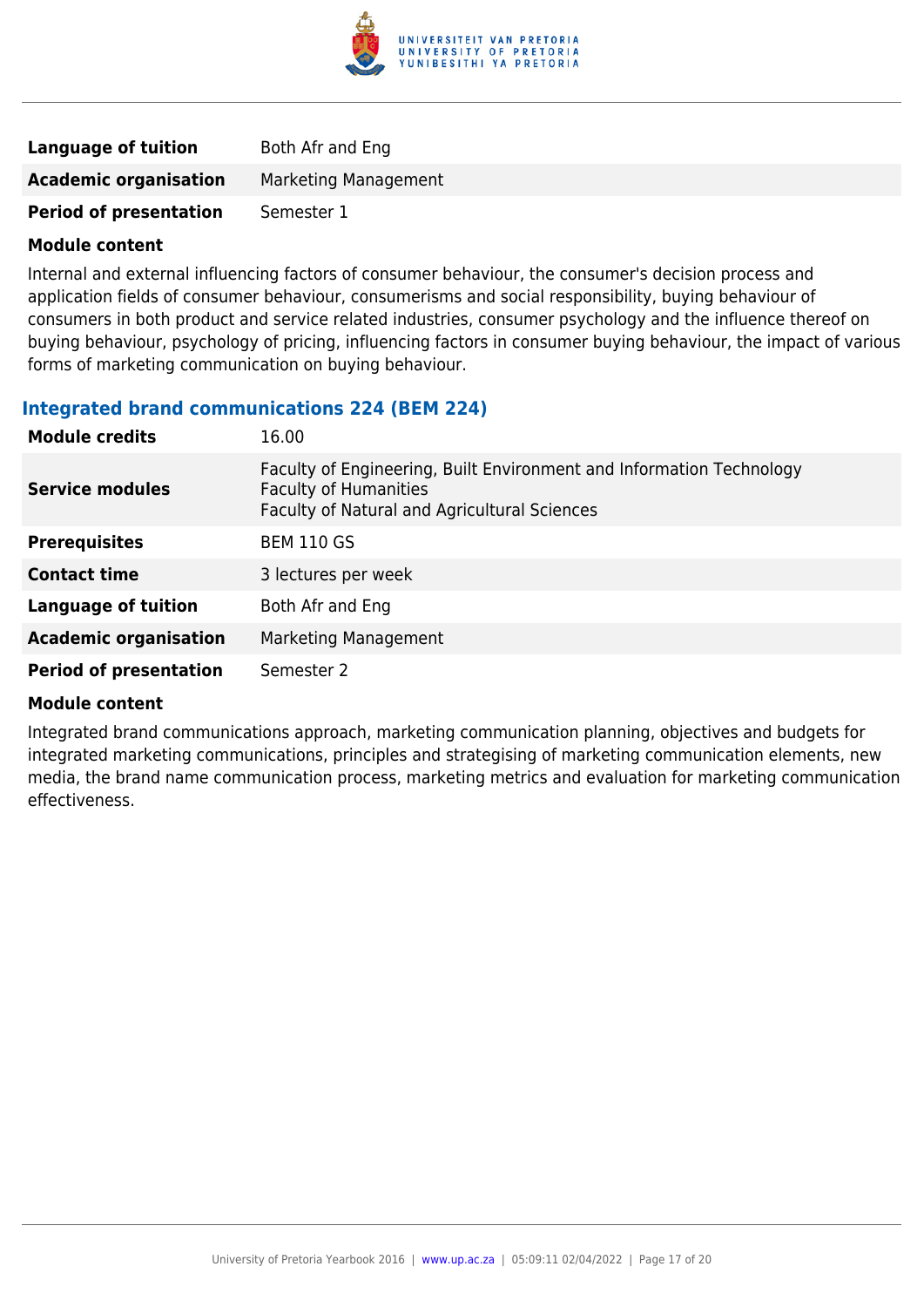

# Curriculum: Final year

**Minimum credits: 120**

### **Core modules**

### **Business management 310 (OBS 310)**

| <b>Module credits</b>         | 20.00                                                                                               |
|-------------------------------|-----------------------------------------------------------------------------------------------------|
| <b>Service modules</b>        | Faculty of Engineering, Built Environment and Information Technology<br><b>Faculty of Education</b> |
| <b>Prerequisites</b>          | OBS 114 or 124 with admission to the examination in the other                                       |
| <b>Contact time</b>           | 3 lectures per week                                                                                 |
| <b>Language of tuition</b>    | Both Afr and Eng                                                                                    |
| <b>Academic organisation</b>  | <b>Business Management</b>                                                                          |
| <b>Period of presentation</b> | Semester 1                                                                                          |

### **Module content**

Human resource management and development

The environment in which human resource management takes place; job analysis; strategic human resource planning; equal employment opportunities; planning and management of training; development and careers; functioning in a global environment.

Negotiation and collective bargaining

The nature of negotiation; preparation for negotiation; negotiating for purposes of climate creation; persuasive communication; handling conflict and aggression; specialised negotiation and collective bargaining in the South African context.

### **Entrepreneurship 313 (OBS 313)**

| <b>Module credits</b>         | 20.00                                                                                                                   |
|-------------------------------|-------------------------------------------------------------------------------------------------------------------------|
| <b>Prerequisites</b>          | OBS 114,124 and 213 with admission to the examination in OBS 223. Only<br>available to BCom (Entrepreneurship) students |
| <b>Contact time</b>           | 3 lectures per week                                                                                                     |
| <b>Language of tuition</b>    | English                                                                                                                 |
| <b>Academic organisation</b>  | <b>Business Management</b>                                                                                              |
| <b>Period of presentation</b> | Semester 1                                                                                                              |
|                               |                                                                                                                         |

### **Module content**

\*Only for BCom (Entrepreneurship) students

Nature of small business management; management of entrepreneurial opportunities; management of the business plan; small business marketing; purchasing; operational and financial management. Social and legal small business environment in South Africa: all legal requirements entrepreneurial businesses have to comply with.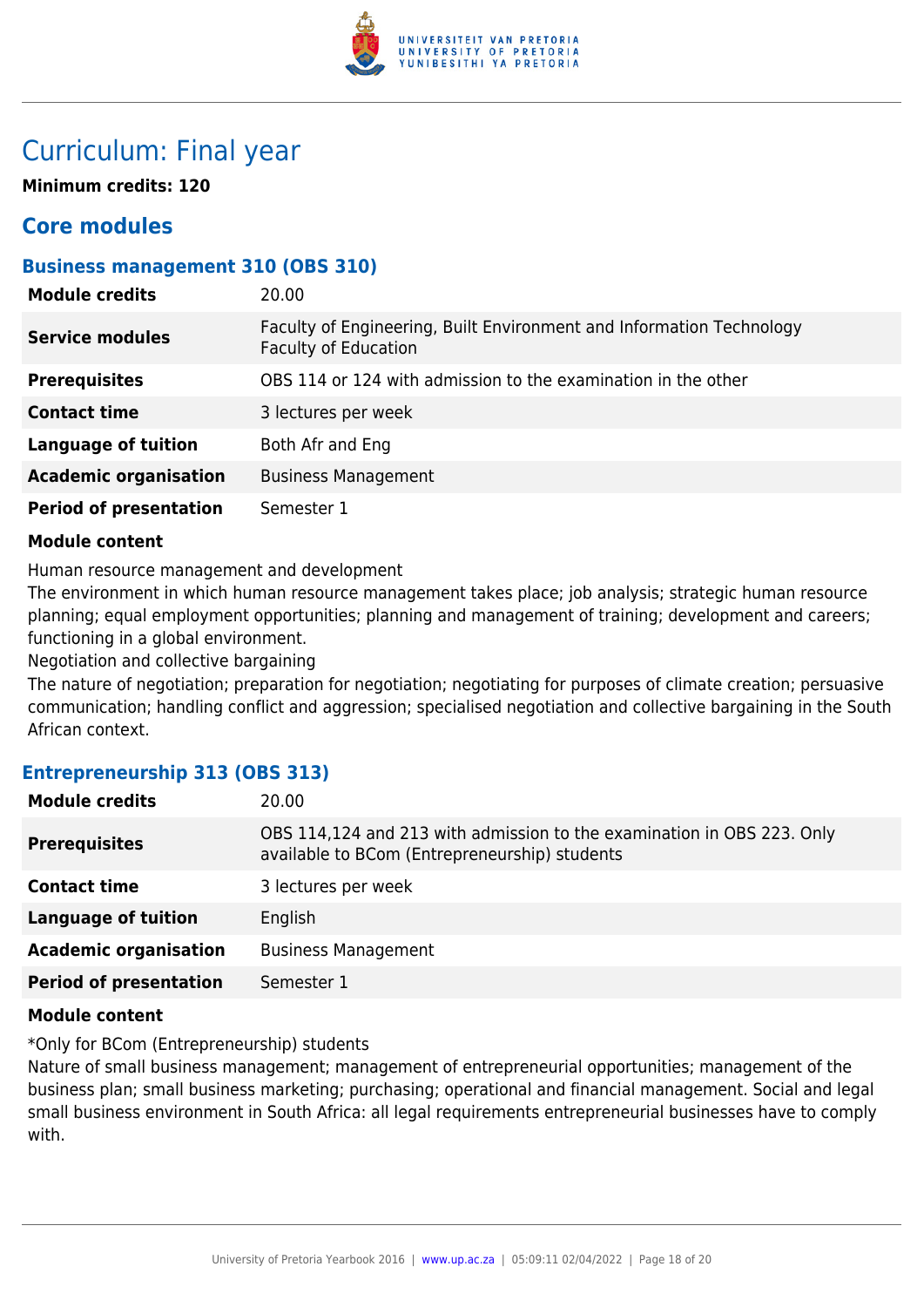

### **Business management 320 (OBS 320)**

| <b>Module credits</b>         | 20.00                                                                                               |
|-------------------------------|-----------------------------------------------------------------------------------------------------|
| <b>Service modules</b>        | Faculty of Engineering, Built Environment and Information Technology<br><b>Faculty of Education</b> |
| <b>Prerequisites</b>          | OBS 114 or 124 with admission to the examination in the other                                       |
| <b>Contact time</b>           | 3 lectures per week                                                                                 |
| <b>Language of tuition</b>    | Both Afr and Eng                                                                                    |
| <b>Academic organisation</b>  | <b>Business Management</b>                                                                          |
| <b>Period of presentation</b> | Semester 2                                                                                          |

### **Module content**

Strategic management analysis and formulation

Basic concepts; formulation of mission; policy and objectives; external evaluation of the business environment; internal evaluation of the enterprise; including intellectual assets; the formulation and development of a strategic plan.

Strategic management implementation

The role of management in strategy implementation; budgets as instrument in the implementation process; leading processes of change within enterprises; supporting policies, procedures and information systems for implementation in the various functional areas; evaluation and control of implementation.

### **Entrepreneurship 323 (OBS 323)**

| <b>Module credits</b>         | 20.00                                                                                          |
|-------------------------------|------------------------------------------------------------------------------------------------|
| <b>Prerequisites</b>          | Admission to the examination in OBS 313. Only available to BCom<br>(Entrepreneurship) students |
| <b>Contact time</b>           | 3 lectures per week                                                                            |
| <b>Language of tuition</b>    | English                                                                                        |
| <b>Academic organisation</b>  | <b>Business Management</b>                                                                     |
| <b>Period of presentation</b> | Semester 2                                                                                     |

#### **Module content**

\*Only for BCom (Entrepreneurship) students

Development of performance motivation; development of positive motives; role models; level of performance motivation; reinforcement of performance motivation; strategies and action plans. Franchising, small business consultation, business acquisitions, mentorship, female entrepreneurs, family business, home industries and management of growth.

### **International business management 359 (OBS 359)**

| Module credits         | 20.00                                                                |
|------------------------|----------------------------------------------------------------------|
| <b>Service modules</b> | Faculty of Engineering, Built Environment and Information Technology |
| <b>Prerequisites</b>   | OBS 114 or OBS 124 with admission to the examination in the other    |